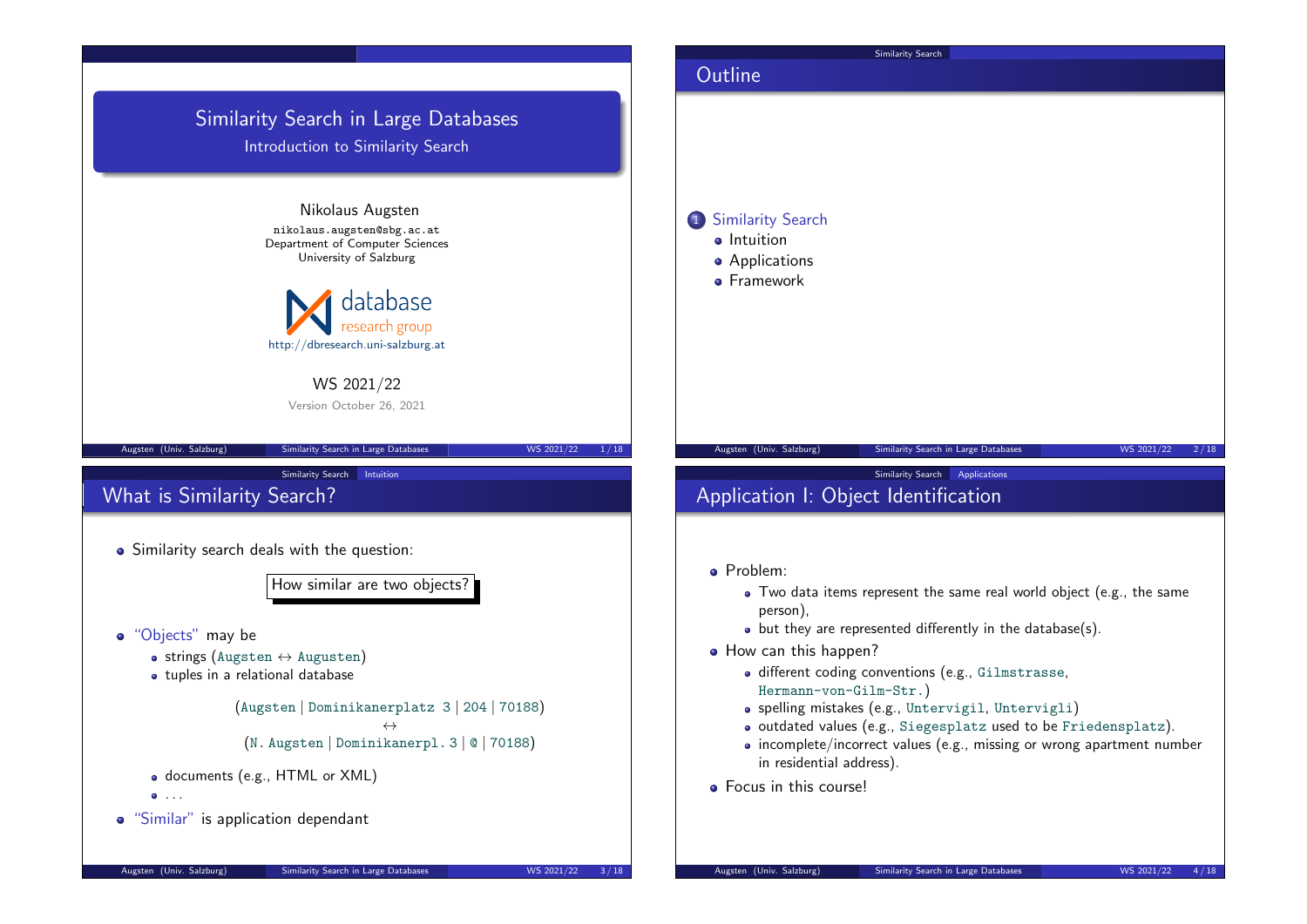#### Similarity Search Applications

## Application I: Flavors of Object Identification

#### **•** Duplicate Detection

- one table
- find all tuples in the table that represent the same thing in the real world
- Example: Two companies merge and must build a single customer database.
- **Similarity Join** 
	- **a** two tables
	- join all tuples with similar values in the join attributes
	- Example: In order to detect tax fraud, data from different databases need to be linked.
- **Similarity Lookup** 
	- o one table, one tuple
	- find the tuple in the table that matches the given tuple best
	- Example: Do we already have customer X in the database?

#### Augsten (Univ. Salzburg) Similarity Search in Large Databases WS 2021/22 5/18

Similarity Search Applications

## Application III: Error Correction in Signal Processing

Application: Transmit text signal over physical channel

• Solution: Find correct text that is closest to received message.

• Problem: Transmission may introduce errors

Goal: Restore original (sent) message

### Similarity Search Applications

# Application II: Computational Biology

- DNA and protein sequences
	- modelled as text over alphabet (e.g.  $\{A, C, G, T\}$  in DNA)
- Application: Search for a pattern in the text
	- **.** look for given feature in DNA
	- compare two DNAs
	- decode DNA
- Problem: Exact matches fail
	- experimental measures have errors
	- small changes that are not relevant
	- **•** mutations
- Solution: Similarity search
	- Search for *similar* patterns
	- How similar are the patterns that you found?

#### Augsten (Univ. Salzburg) Similarity Search in Large Databases WS 2021/22 6/18

Similarity Search Framework

# Framework for Similarity Search

- 1. Preprocessing (e.g., lowercase Augsten  $\rightarrow$  augsten)
- 2. Search Space Reduction
	- Blocking
	- Sorted-Neighborhood
	- Filtering (Pruning)
- 3. Compute Distances
- 4. Find Matches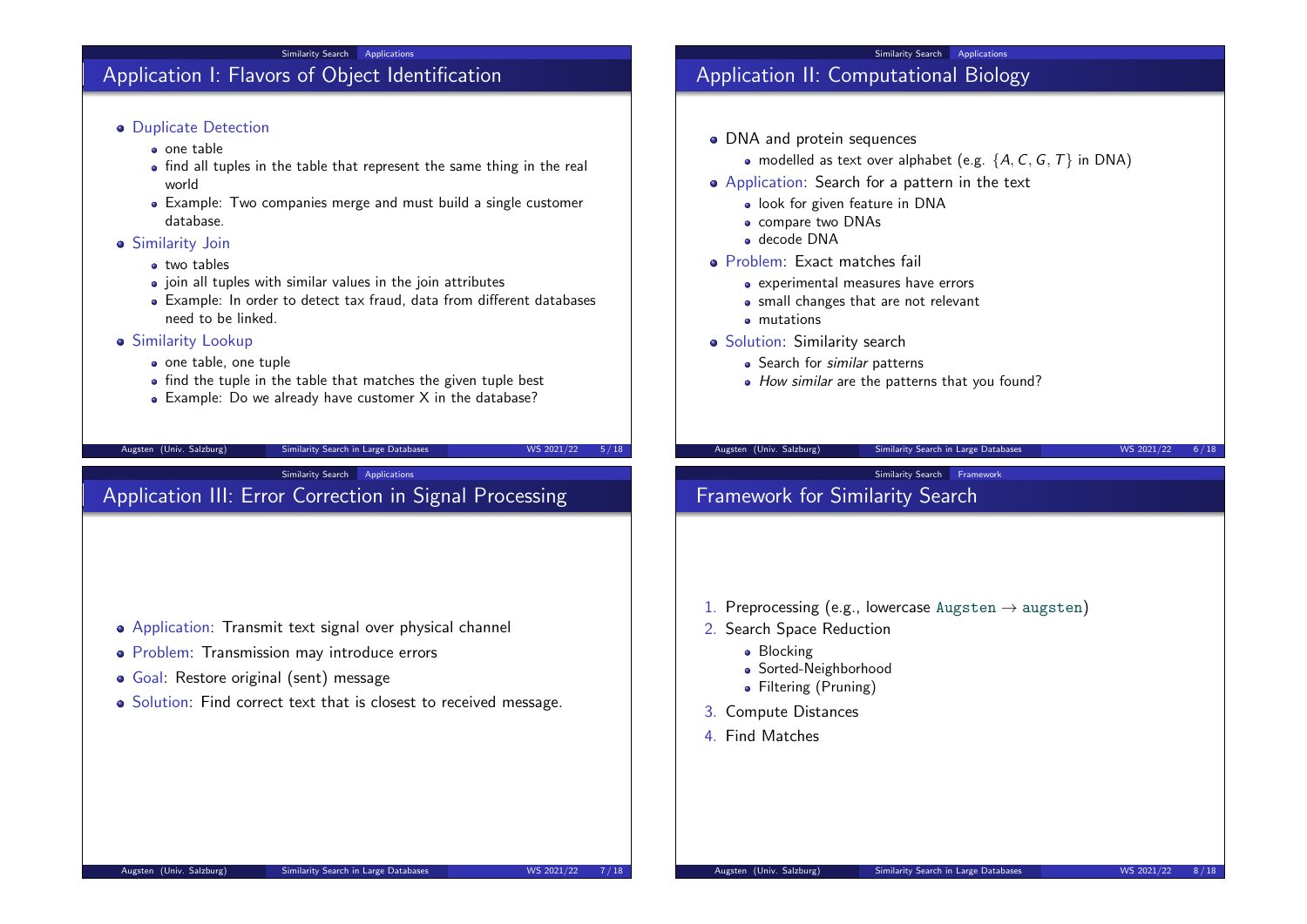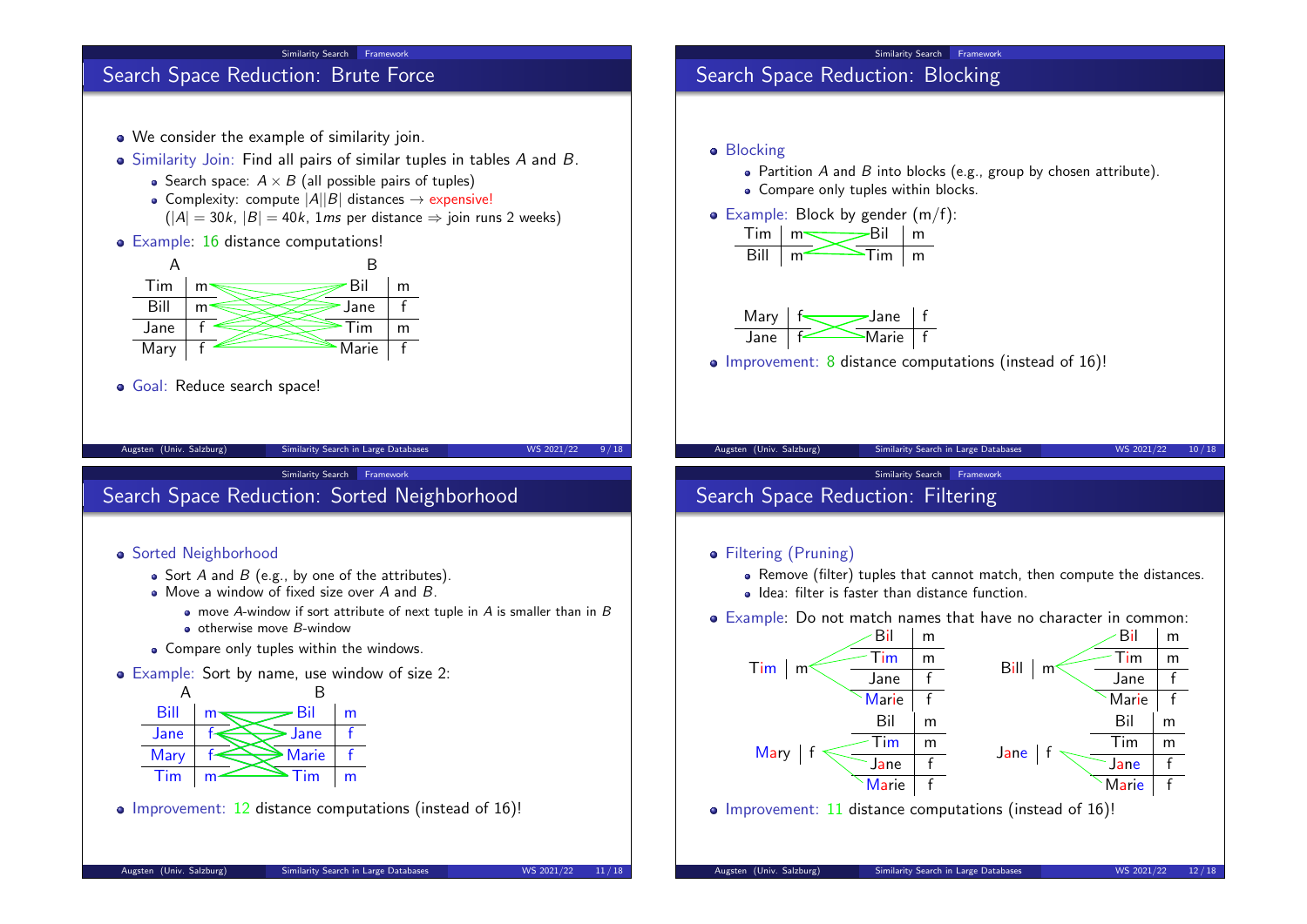#### Similarity Search Framework

# Distance Computation

## Definition (Distance Function)

Given two sets of objects,  $A$  and  $B$ , a *distance function* for  $A$  and  $B$  maps each pair  $(a, b) \in A \times B$  to a positive real number (including zero).

 $\delta: A \times B \rightarrow \mathbb{R}^+_0$ 

- We will define distance functions for
	- **o** sets
	- **•** strings
	- ordered, labeled trees
	- unordered, labeled trees

| Augsten (Univ. Salzburg)                                                                                                                                                                                                                                                                                                                                        | Similarity Search in Large Databases |             |                                                         |          | WS 2021/22 | 13/18 |
|-----------------------------------------------------------------------------------------------------------------------------------------------------------------------------------------------------------------------------------------------------------------------------------------------------------------------------------------------------------------|--------------------------------------|-------------|---------------------------------------------------------|----------|------------|-------|
| <b>Finding Matches: Threshold</b>                                                                                                                                                                                                                                                                                                                               | Similarity Search                    |             | Framework                                               |          |            |       |
| Once we know the distances $-$ which objects match?<br>$\bullet$<br>Threshold Approach:<br>$\bullet$<br>• fix threshold $\tau$<br>$\bullet$ algorithm:<br>foreach $d_{ij} \in D$ do<br>if $d_{ij} < \tau$ then match $(a_i, b_i)$<br>• produces $n: m$ -matches<br>• Example with $\tau = 3$ : $\{(a_2, b_1), (a_2, b_2), (a_2, b_3), (a_3, b_1), (a_3, b_3)\}$ | $a_1$<br>a <sub>3</sub>              | $a_2$ 2 2 1 | $b_1$ $b_2$ $b_3$<br>$6 \quad 5 \quad 4$<br>$1 \quad 3$ | $\Omega$ |            |       |

Augsten (Univ. Salzburg) Similarity Search in Large Databases WS 2021/22 15/18

## Distance Matrix

## Definition (Distance Matrix)

Given a distance function  $\delta$  for two sets of objects,  $A = \{a_1, \ldots, a_n\}$  and  $B = \{b_1, \ldots, b_m\}.$ The *distance matrix D* is an  $n \times m$ -matrix with

Similarity Search Framework

$$
d_{ij}=\delta(a_i,b_j),
$$

where  $d_{ii}$  is the element at the *i*-th row and the *j*-th column of *D*.

• Example distance matrix,  $A = \{a_1, a_2, a_3\}, B = \{b_1, b_2, b_3\}$ :

|                | $b_1$ | b | $b_3$ |
|----------------|-------|---|-------|
| $a_1$          | 5     | 5 | 4     |
| $a_2$          | 2     | 2 |       |
| a <sub>3</sub> |       | 3 | 0     |

Similarity Search Framework

Augsten (Univ. Salzburg) Similarity Search in Large Databases WS 2021/22 14/18

# Finding Matches: Global Greedy

| • Global Greedy Approach:                                                                                                      |                | $b_1$ | $b_2$                                      | $b_3$ |       |
|--------------------------------------------------------------------------------------------------------------------------------|----------------|-------|--------------------------------------------|-------|-------|
| $\bullet$ algorithm:                                                                                                           | a <sub>1</sub> |       | $6 \quad 5 \quad 4$                        |       |       |
| $M \leftarrow \emptyset$                                                                                                       | a <sub>2</sub> |       | $\begin{array}{ccc} 2 & 2 & 1 \end{array}$ |       |       |
| $A \leftarrow \{a_1, a_2, \ldots, a_n\}; B \leftarrow \{b_1, b_2, \ldots, b_m\}$                                               | a <sub>3</sub> |       | $1 \quad 3 \quad 0$                        |       |       |
| create sorted list L with all $d_{ii} \in D$                                                                                   |                |       |                                            |       |       |
| while $A \neq \emptyset$ and $B \neq \emptyset$ do                                                                             |                |       |                                            |       |       |
| $d_{ii} \leftarrow$ deque smallest element from L                                                                              |                |       |                                            |       |       |
| if $a_i \in A$ and $b_i \in B$ then                                                                                            |                |       |                                            |       |       |
| $M \leftarrow M \cup (a_i, b_i)$                                                                                               |                |       |                                            |       |       |
| remove $a_i$ from A and $b_i$ from B                                                                                           |                |       |                                            |       |       |
| return M                                                                                                                       |                |       |                                            |       |       |
| $\bullet$ produces 1:1-matches<br>• must deal with tie distances when sorting L!<br>(e.g. sort randomly, sort by $i$ and $j$ ) |                |       |                                            |       |       |
| • Example (sort ties by $i, j$ ):<br>$\{(a_3,b_3), (a_2,b_1), (a_1,b_2)\}\$                                                    |                |       |                                            |       |       |
| Augsten (Univ. Salzburg)<br>Similarity Search in Large Databases                                                               |                |       | WS 2021/22                                 |       | 16/18 |